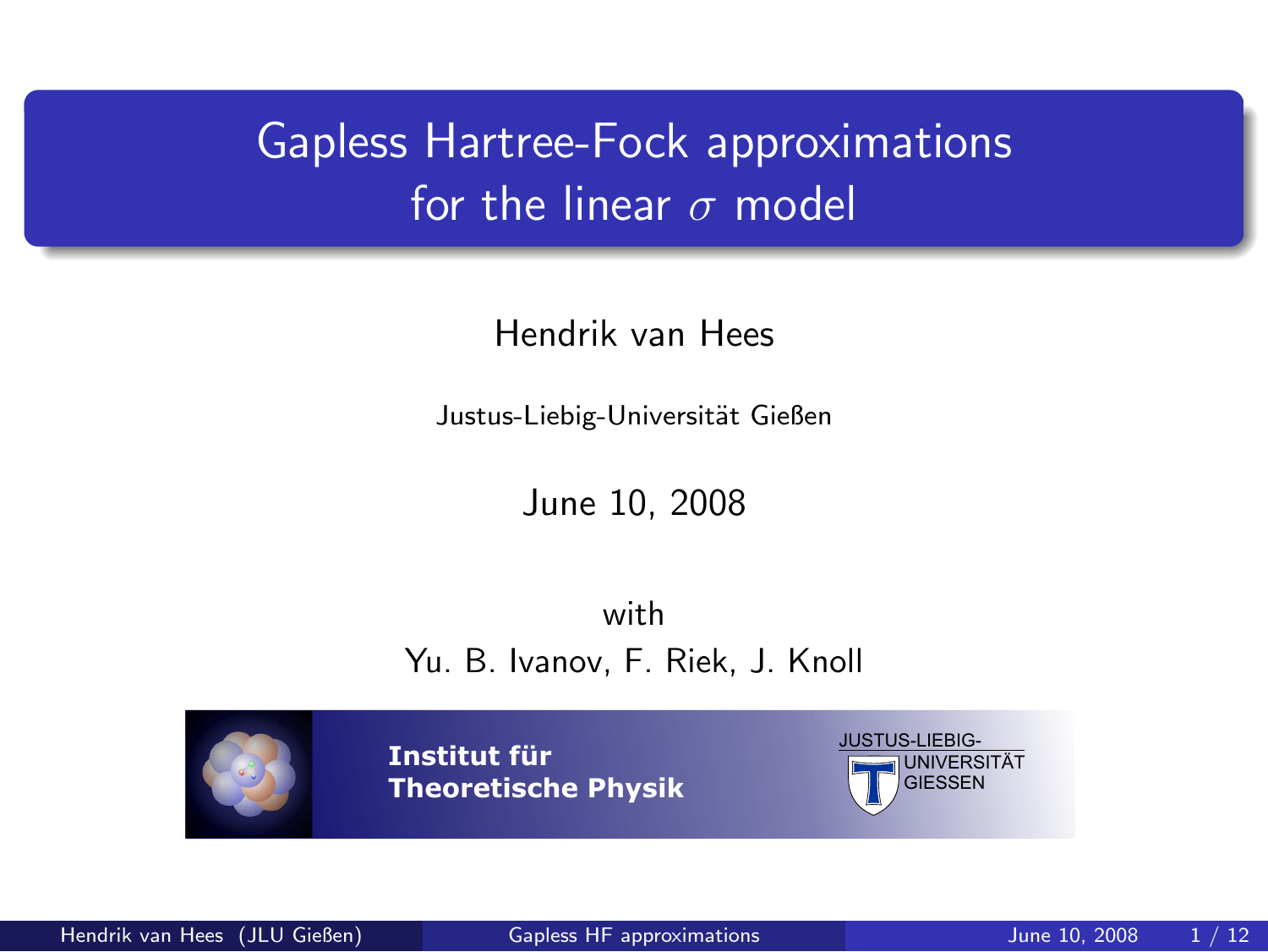#### 1 Φ[-derivable \(2PI\) approximation schemes](#page-2-0)

#### 2 [Symmetry violations in 2PI approximations](#page-7-0)

#### 3 [Solution for the linear](#page-8-0)  $\sigma$  model

#### **[Conclusions](#page-12-0)**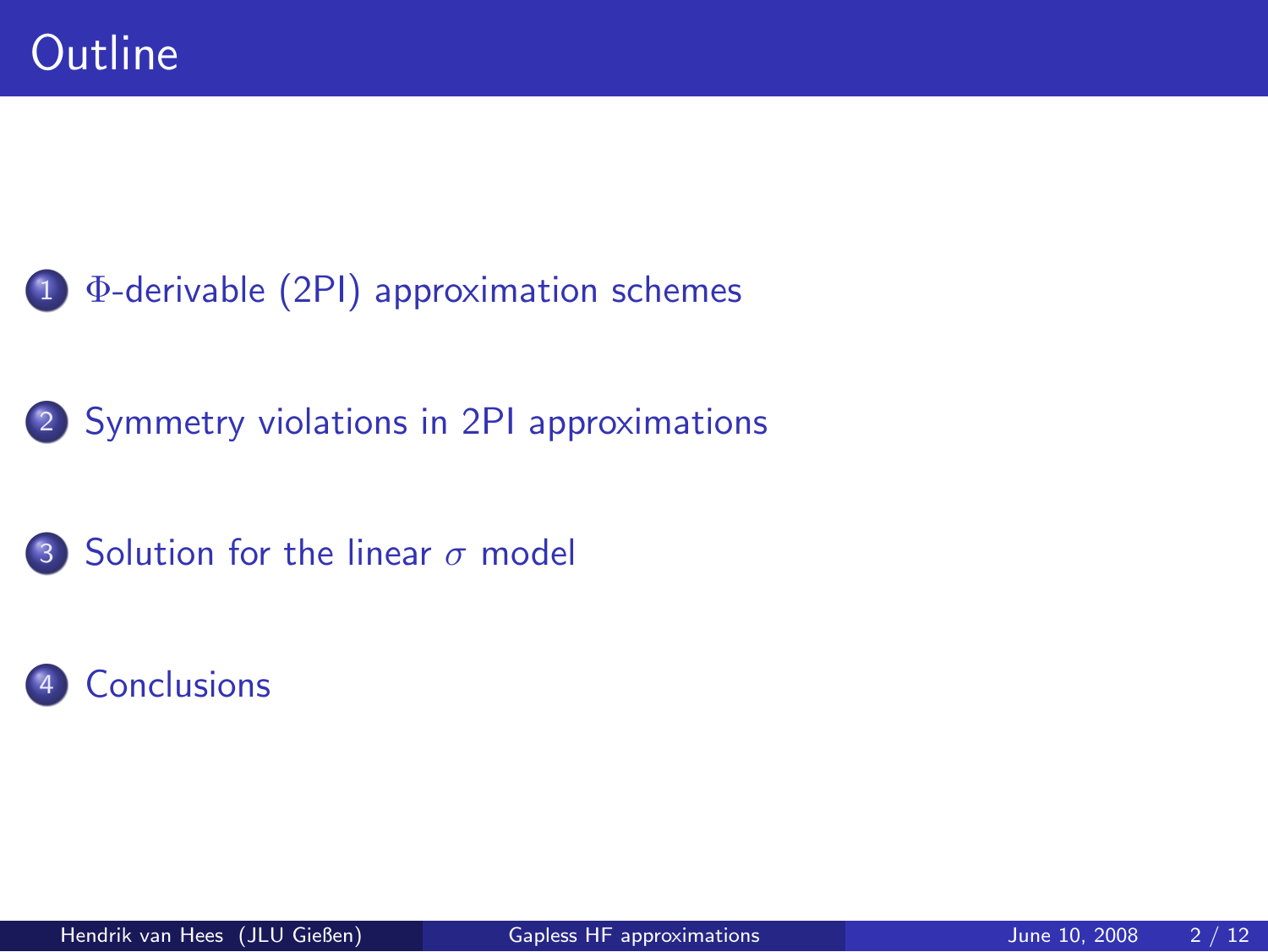#### Local and bilocal sources

- Generating functional for (disconnected) Green's functions  $Z[J,B]=N\,\int \mathrm{D}\phi \exp\left[ \mathrm{i} S[\phi]+\mathrm{i}\left\{ J_{1}\phi_{1}\right\} _{1}+\frac{\mathrm{i}}{2}\right] ,$  $\frac{1}{2} \left\{ B_{12} \phi_1 \phi_2 \right\}_{12}$
- Generating functional for connected Green's functions  $W[J, B] = -i \ln Z[J, B], \quad \frac{\delta W}{\delta I}$  $\frac{\delta W}{\delta J_1} = \varphi_1, \quad \frac{\delta W}{\delta B_1}$  $\frac{\delta W}{\delta B_{12}} = \frac{1}{2}$  $\frac{1}{2}(G_{12} + \varphi_1 \varphi_2)$
- Legendre transform: 2PI generating functional  $\Gamma[\varphi,G] = W[J,B] - \{J_1\varphi_1\}_1 - \frac{1}{2}$  $\frac{1}{2}\left\{(\varphi_1\varphi_2+iG_{12})B_{12}\right\}_{12}$
- <span id="page-2-0"></span>• Saddle point expansion of the path integral  $\Gamma[\varphi, G] = S[\varphi] + \frac{1}{2} \text{Tr} \ln(\beta^2 G^{-1}) + \frac{1}{2}$  $\left\{D_{12}^{-1}(G_{12}-D_{12})\right\}_{12} + \Phi[\varphi,G]$ with  $D_{12}^{-1} = \frac{\delta^2 S[\varphi]}{\delta \varphi \delta \varphi^2}$  $\delta\varphi_1\delta\varphi_2$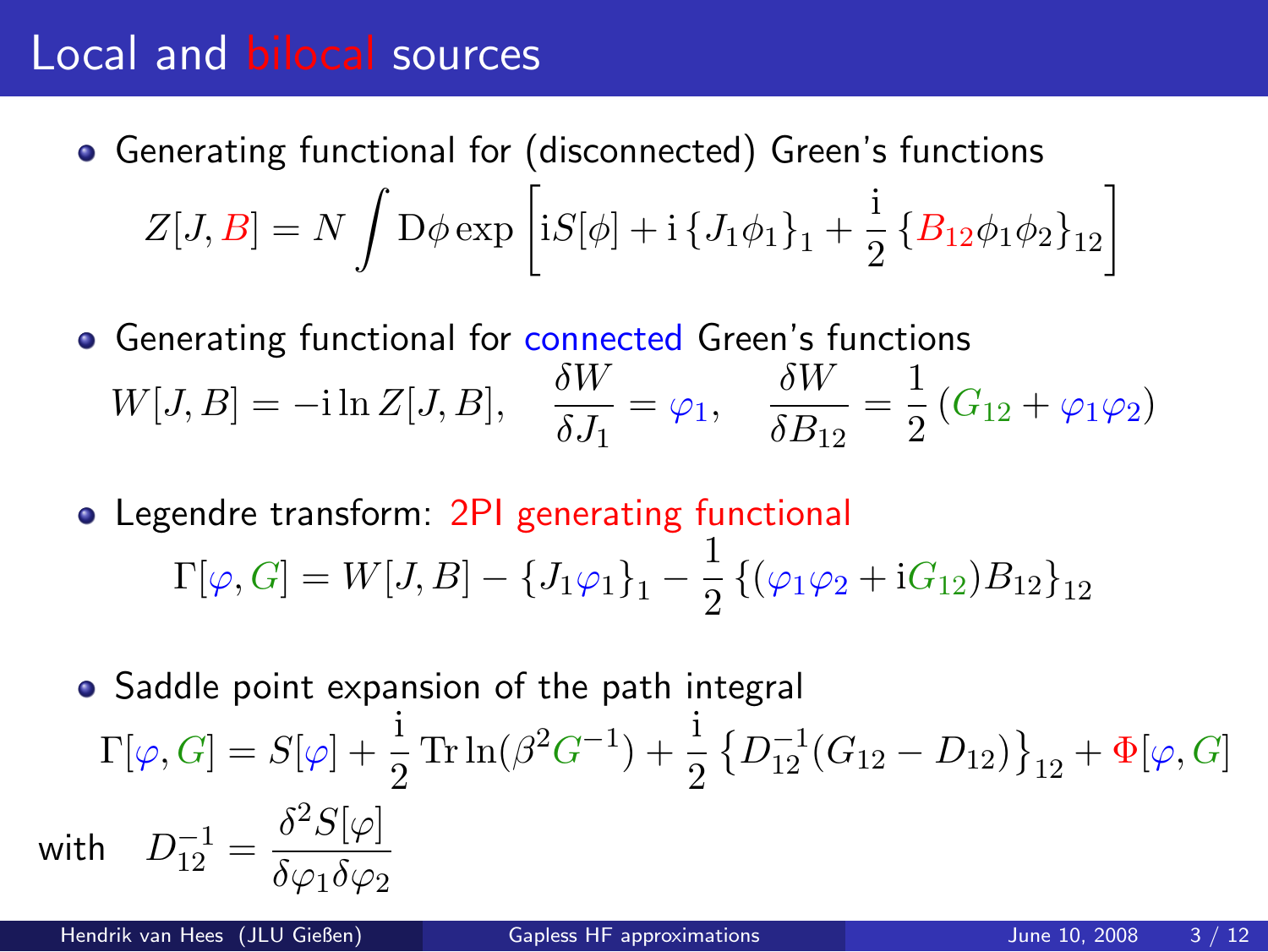### Equations of Motion

 $\bullet$  Want to find  $\varphi$  and G at vanishing external sources  $\Rightarrow$  Equations of motion:

$$
\frac{\delta \Gamma}{\delta \varphi_1} = j_1 + \{B_{12} \varphi_2\}_2 = 0, \quad \frac{\delta \Gamma}{\delta G_{12}} = -\frac{i}{2} B_{12} = 0
$$

• Second equation:

$$
D_{12}^{-1} - G_{12}^{-1} = 2i \frac{\delta \Phi}{\delta G_{12}} = \Sigma_{12}
$$

- $\bullet$   $\Phi$  generates skeleton diagrams for self-energy
- $\bullet$   $\Phi$  must be two-particle irreducible (2PI)
- Saddle-point expansion of the path integral:  $\Phi$  diagrams  $\geq 2$  loops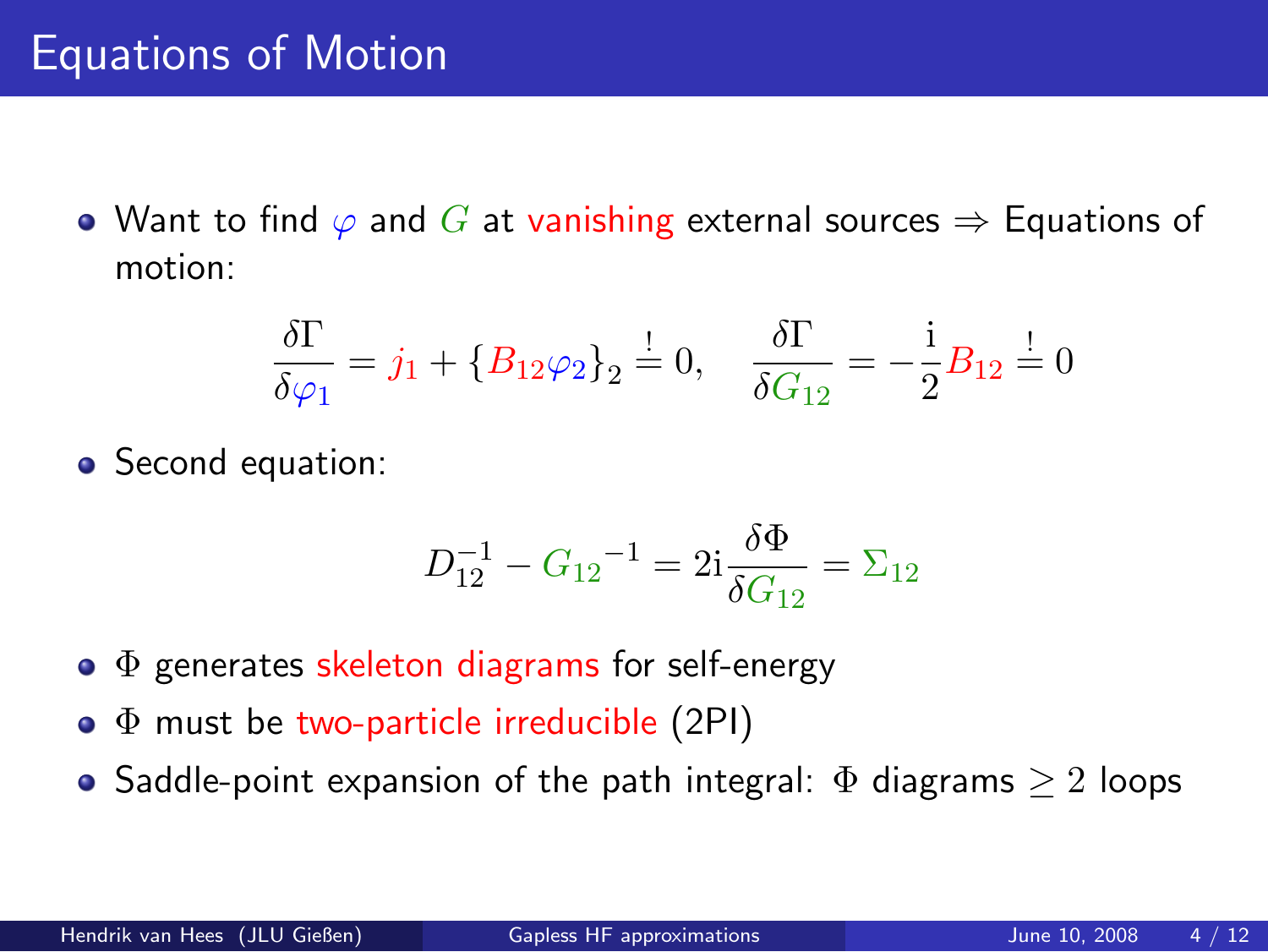## "Diagrammar"

Simple  $\phi^4$  model

$$
\mathscr{L} = \frac{1}{2}(\partial_{\mu}\phi)(\partial_{\mu}\phi) - \frac{m}{2}\phi^2 - \frac{\lambda}{2}\phi^4, \quad S[\phi] = {\mathscr{L}_1}_1
$$

The functional:

$$
i\Gamma[\varphi,G]=iS[\varphi]+\bigodot{}+\bigodot_{\textstyle\oplus\textstyle\bigoplus}\hspace{-1em}+\bigodot\bigodot\hspace{-1em}+\textstyle\bigodot\oplus\hspace{-1em}+\bigodot\hspace{-1em}+\cdots\hspace{-1em}\bigodot\hspace{-1em}+\cdots
$$

Field equation of motion:

$$
i(\Box + m^2)\varphi = \otimes \bigotimes^{\bigotimes} \otimes \cdots
$$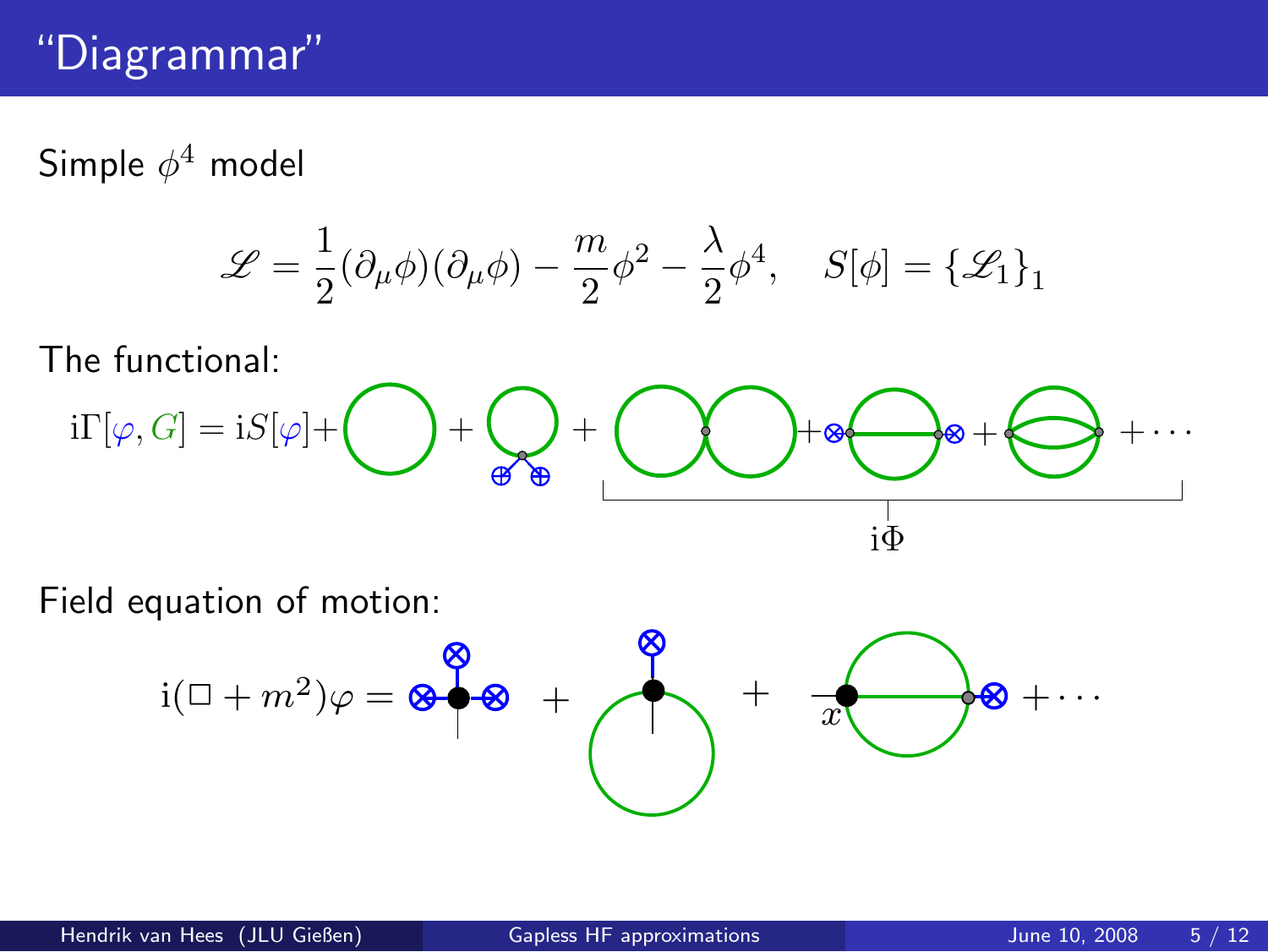### "Diagrammar"

Simple  $\phi^4$  model

$$
\mathcal{L} = \frac{1}{2}(\partial_{\mu}\phi)(\partial_{\mu}\phi) - \frac{m}{2}\phi^{2} - \frac{\lambda}{2}\phi^{4}, \quad S[\phi] = {\mathcal{L}_{1}}_{1}
$$

The functional:

$$
i\Gamma[\varphi,G]=iS[\varphi]+\bigodot+\bigodot_{\textstyle\bigoplus\limits_{\textstyle\bigoplus\limits_{i\in\textstyle\bigoplus}}}\begin{array}{c}+\bullet\\+\bullet\\ \textstyle\bigoplus\limits_{i\in\textstyle\bigoplus\limits_{i\in\textstyle\bigoplus}}\end{array}+\cdots
$$

Self energy:

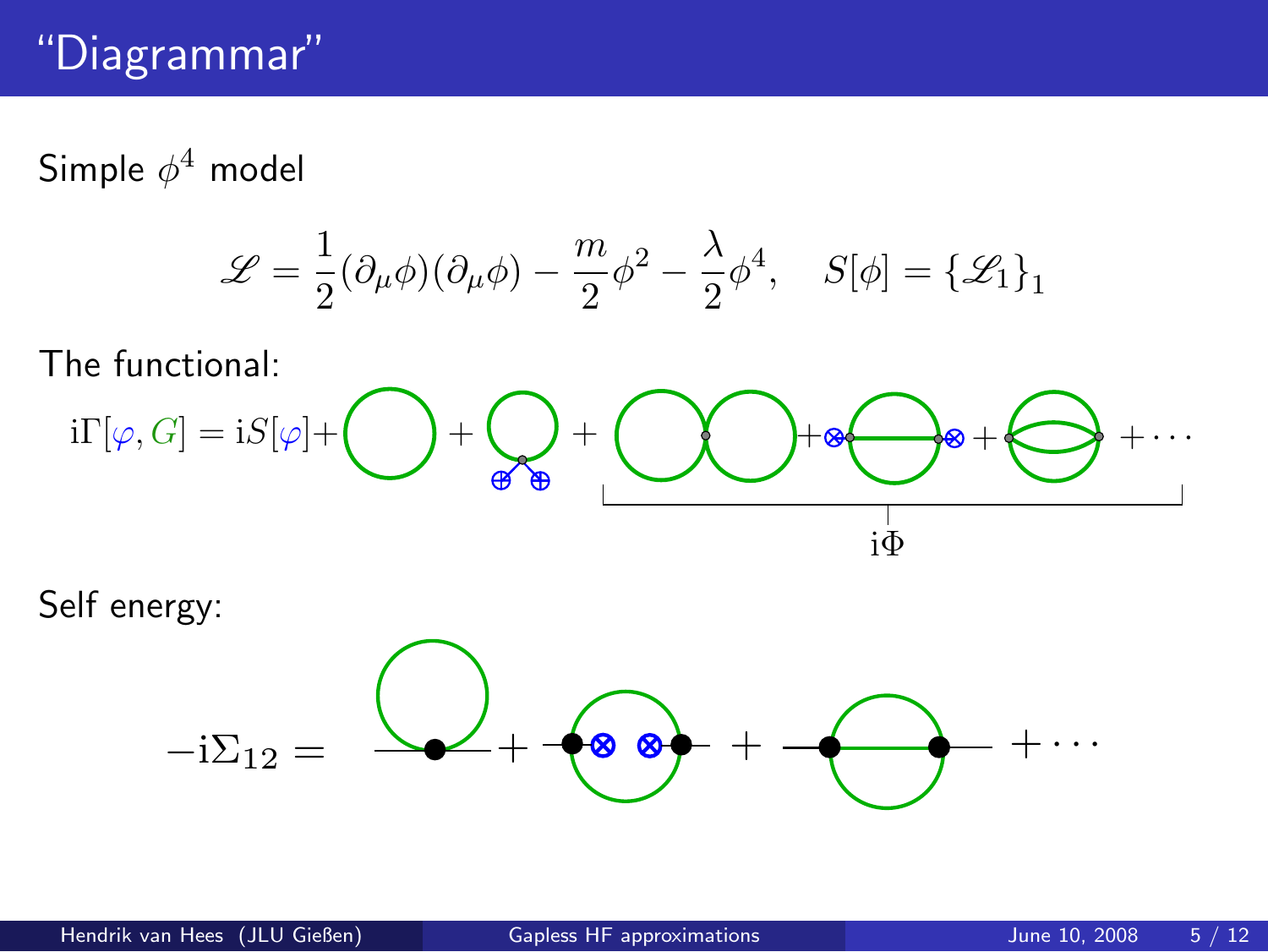- **•** Provides a self-consistent set of equations of motion
- Approximations yield equations, which
	- lead to conserved expectation values of Noether currents
	- i $\Gamma = \ln Z$  at the solution
		- (a non-perturbative approximation of the partition sum)
	- allows consistent determination of thermodynamical and dynamical properties through analytic properties of Green's functions
- **Exercially useful for description of particles and resonances with finite** mass width
- o only way to find self-consistent equation with these properties! [Baym 1962]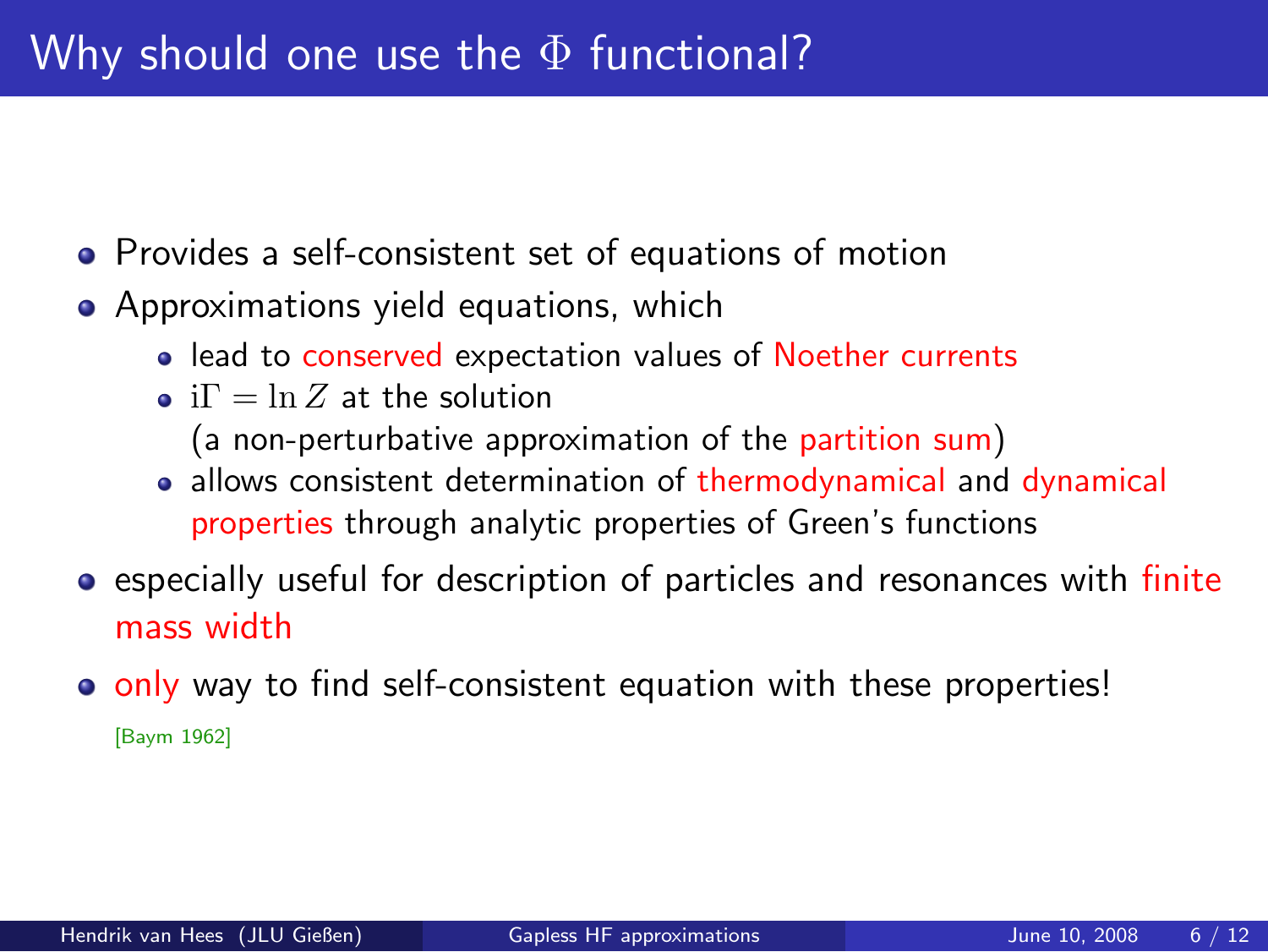## Breaking of symmetries: The  $O(N)$ - $\sigma$  model

$$
\mathscr{L}=\frac{1}{2}(\partial_{\mu}\vec{\phi})(\partial^{\mu}\vec{\phi})-\frac{m}{2}\vec{\phi}^{\,2}-\frac{\lambda}{4N}\left(\vec{\phi}^{\,2}\right)^{2}
$$

- Action symmetric under global  $O(N)$  rotations of  $\phi$
- Symmetry linear ⇒ exact Quantum action also symmetric
- o perturbative loop expansion = power expansion in  $\hbar \Rightarrow$  also symmetric at any finite order of pert. theory
- If symmetry spontaneously broken  $(m^2 < 0)$ , from this symmetry alone follows Goldstone's theorem: There are  $N - 1$  massless Goldstone bosons
- **•** Long known  $[B_{\text{aym}}]$ , Grinstein 1977]:  $\Phi$ -derivable approximations break the symmetry explicitly!
- <span id="page-7-0"></span>• Goldstone's theorem also violated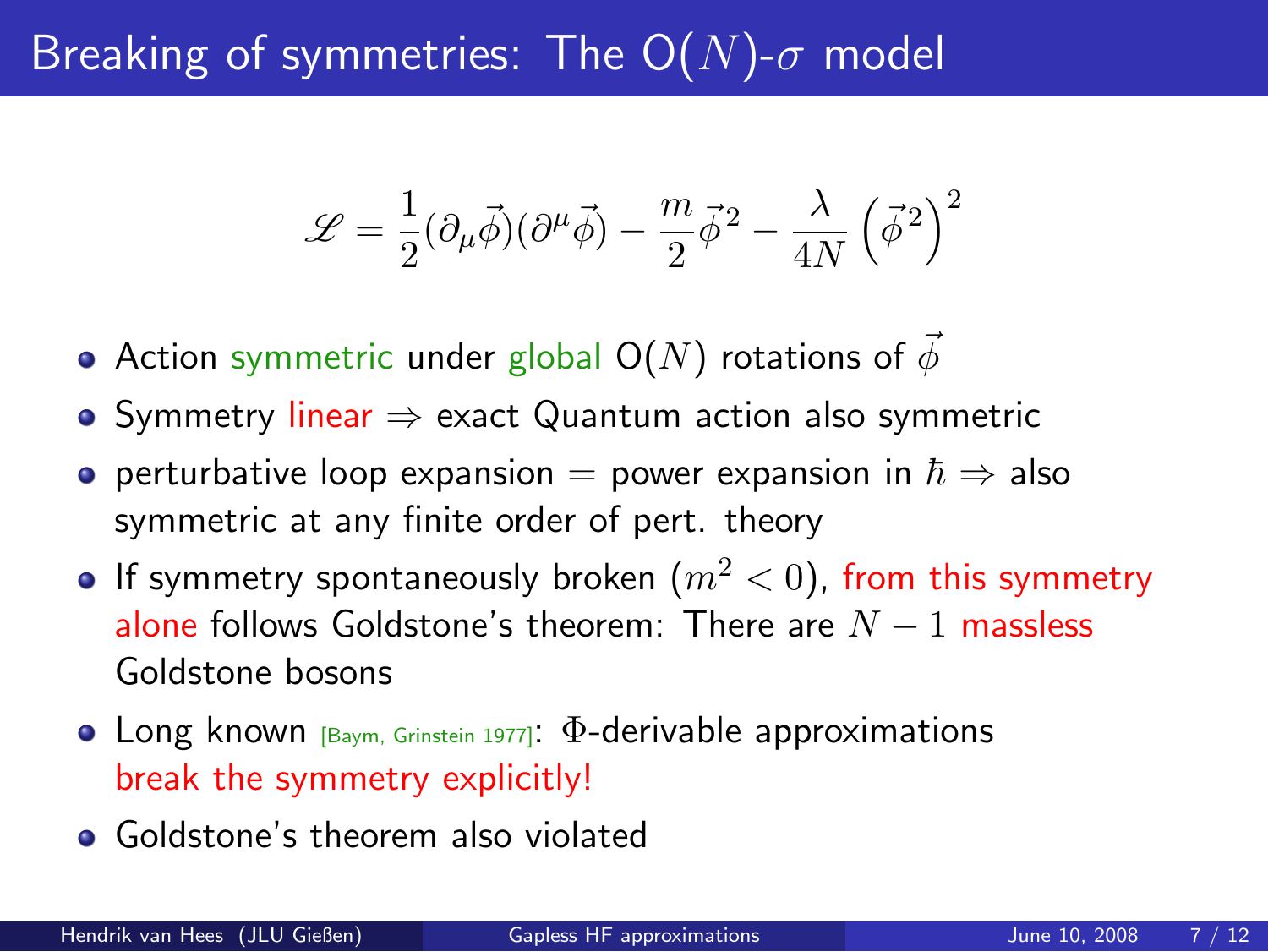#### Gapless Φ-derivable approximations

Φ-derivable approximation which fulfills Nambu-Goldstone theorem

[Yu. B. Ivanov, F. Riek, J. Knoll 2005]

 $\Rightarrow$  Construct "correction"  $\Delta\Phi$  to  $\Phi$  functional such that

- Nambu-Goldstone theorem is fulfilled in spont. broken phase
- in symmetric phase: same EoMs in symmetric phase as original approximation
- EoM for mean field unchanged
- **•** for Hartree-Fock approximation

$$
\Phi_{\text{gHF}} = \mathbf{X} + \mathbf{X} + \mathbf{X} + \mathbf{X} + \mathbf{X} + \Delta \Phi
$$

$$
\Delta \Phi = -\frac{\lambda}{2N} \left[ N Q_{ab} Q_{ab} - (Q_{aa})^2 \right]
$$

<span id="page-8-0"></span>
$$
\sum_a = Q_{ab} = \int_\beta d^4 k G_{ab}(k)
$$

Hendrik van Hees (JLU Gießen) [Gapless HF approximations](#page-0-0) June 10, 2008 8 / 12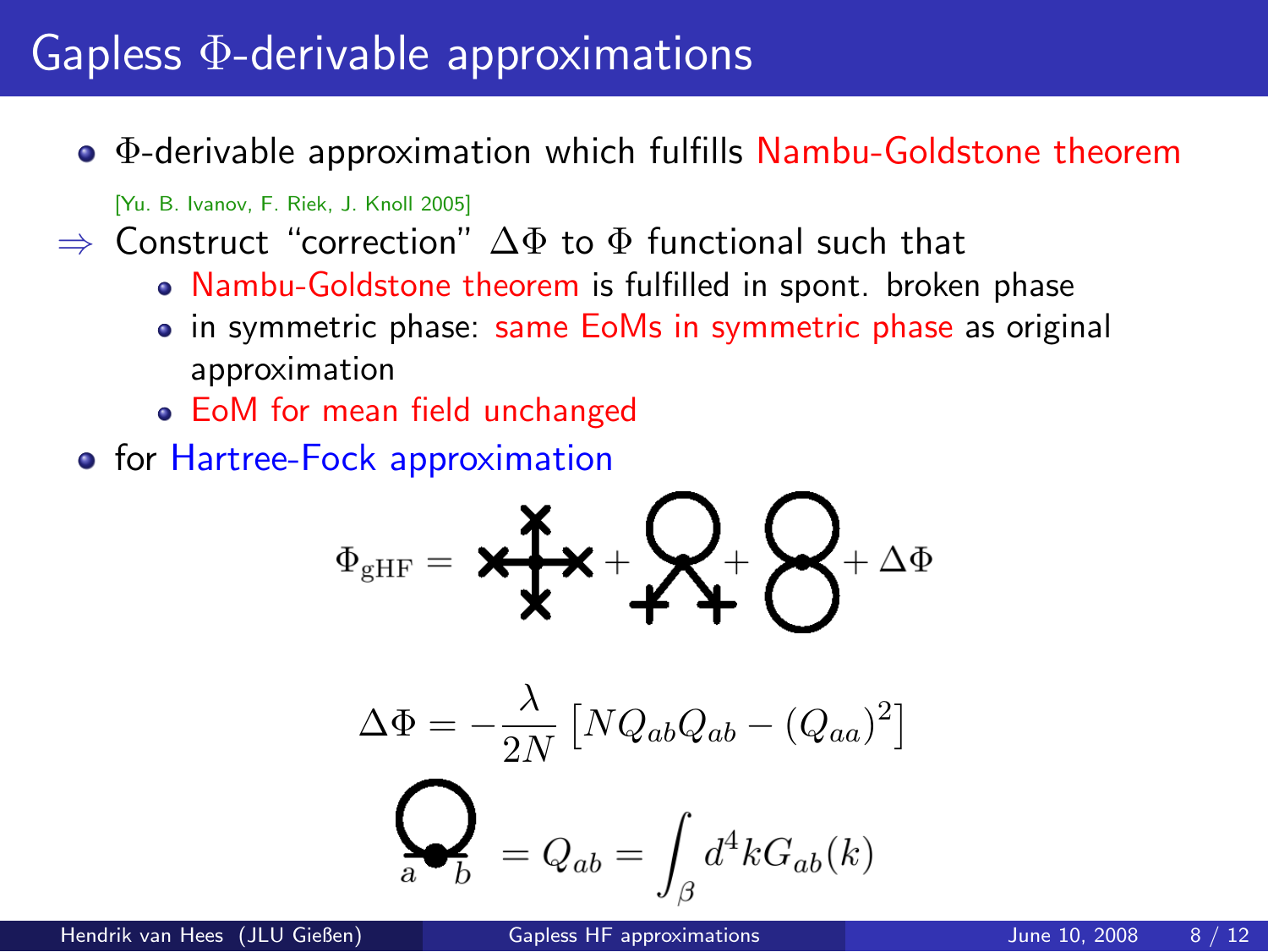#### mass-independent renormalization scheme

$$
\Sigma_{\text{vac}}(\phi = 0, m^2 = \mu^2, p^2 = 0) = 0,
$$
  

$$
\partial_{m^2} \Sigma_{\text{vac}}(\phi = 0, m^2 = \mu^2, p^2 = 0) = 0,
$$
  

$$
\partial_{p^2} \Sigma_{\text{vac}}(\phi = 0, m^2 = \mu^2, p^2 = 0) = 0
$$

- preserves  $O(N)$  symmetry
- **o** only vacuum counter terms needed in  $\Phi$ -derivable scheme  $H_{\text{HvH, J. Knoll 2002}}$
- **•** similar conditions used for effective potential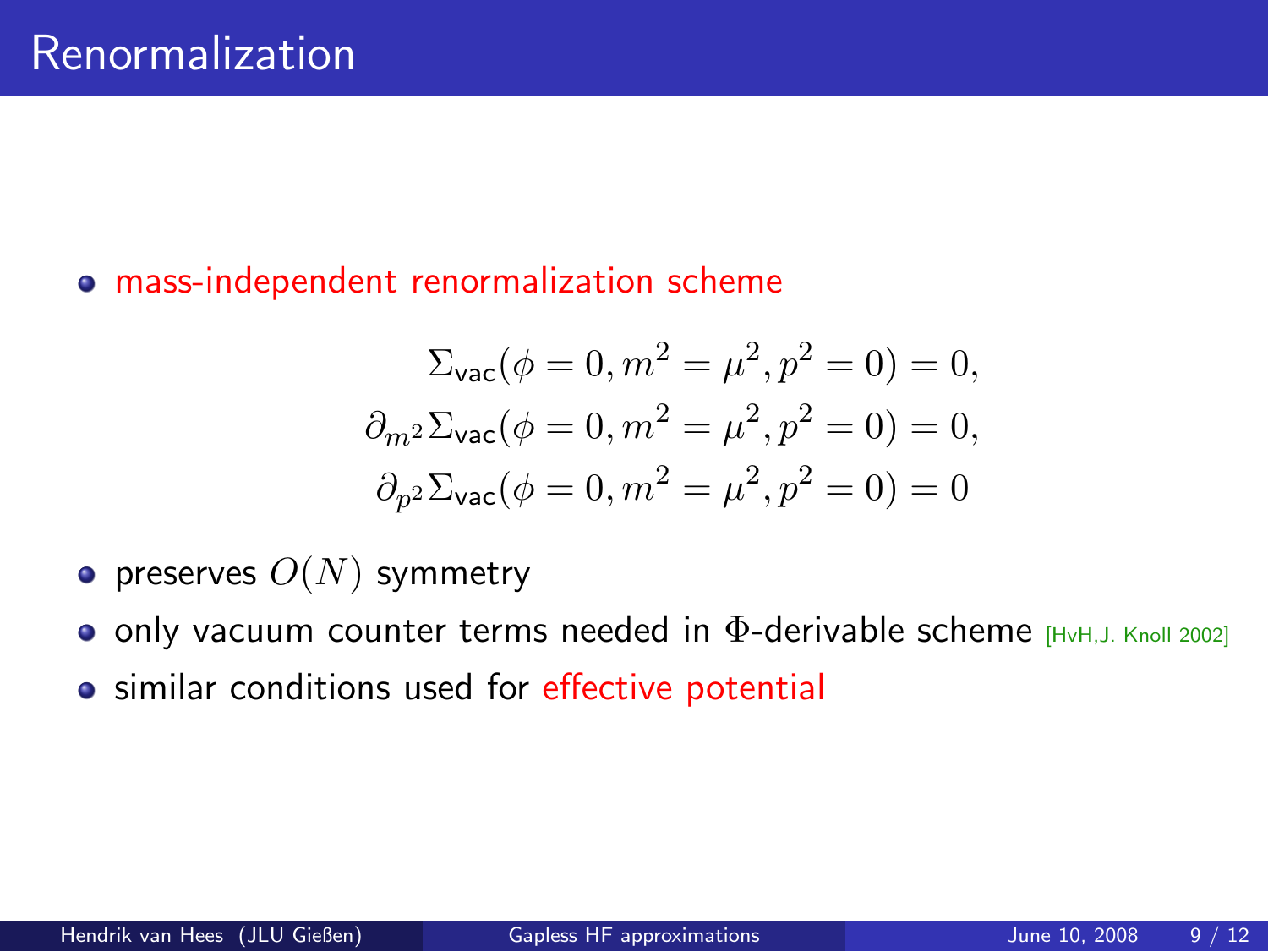# Solutions for  $O(4)$  model in chiral limit

- With  $\mu = 600$  MeV
- **•** fixed physical parameters in vacuum:  $m_{\sigma} = 600$  MeV,  $f_{\pi} = 93$  MeV<br>  $\frac{1}{10}$



- stable and meta stable solutions
- 2 nd-order phase transitions
- $m_{\pi} = 0$  in spont. broken phase  $(\phi = 0)$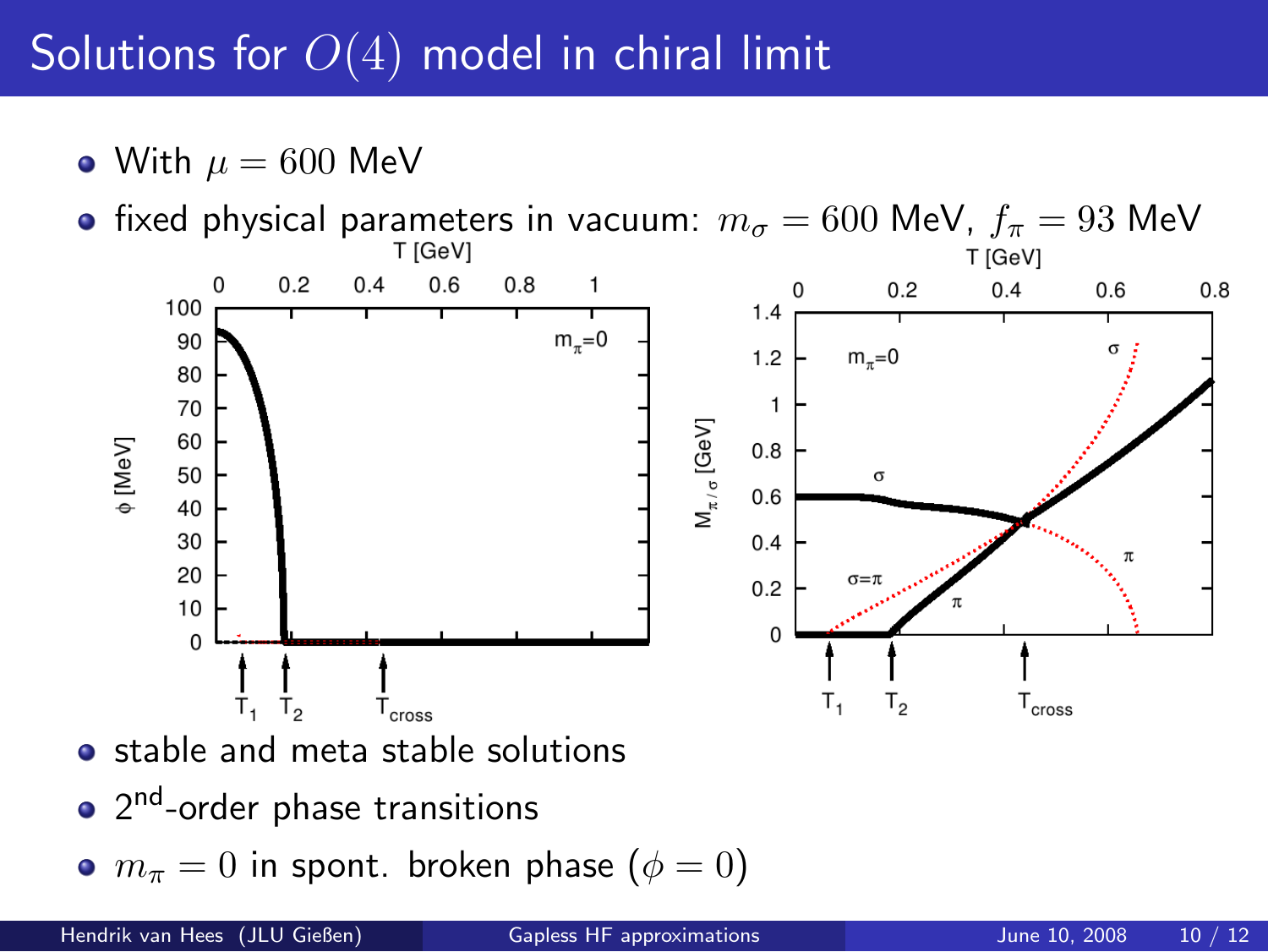# Solutions for  $O(4)$  model in chiral limit

- With  $\mu = 600$  MeV
- **•** fixed physical parameters in vacuum:  $m_{\sigma} = 600$  MeV,  $f_{\pi} = 93$  MeV<br>  $\frac{1}{10}$



- another high-mass metastable branch
- no solutions at  $T > T_{end}$
- **•** effective renormalized coupling becomes high!
- **•** approximation unreliable